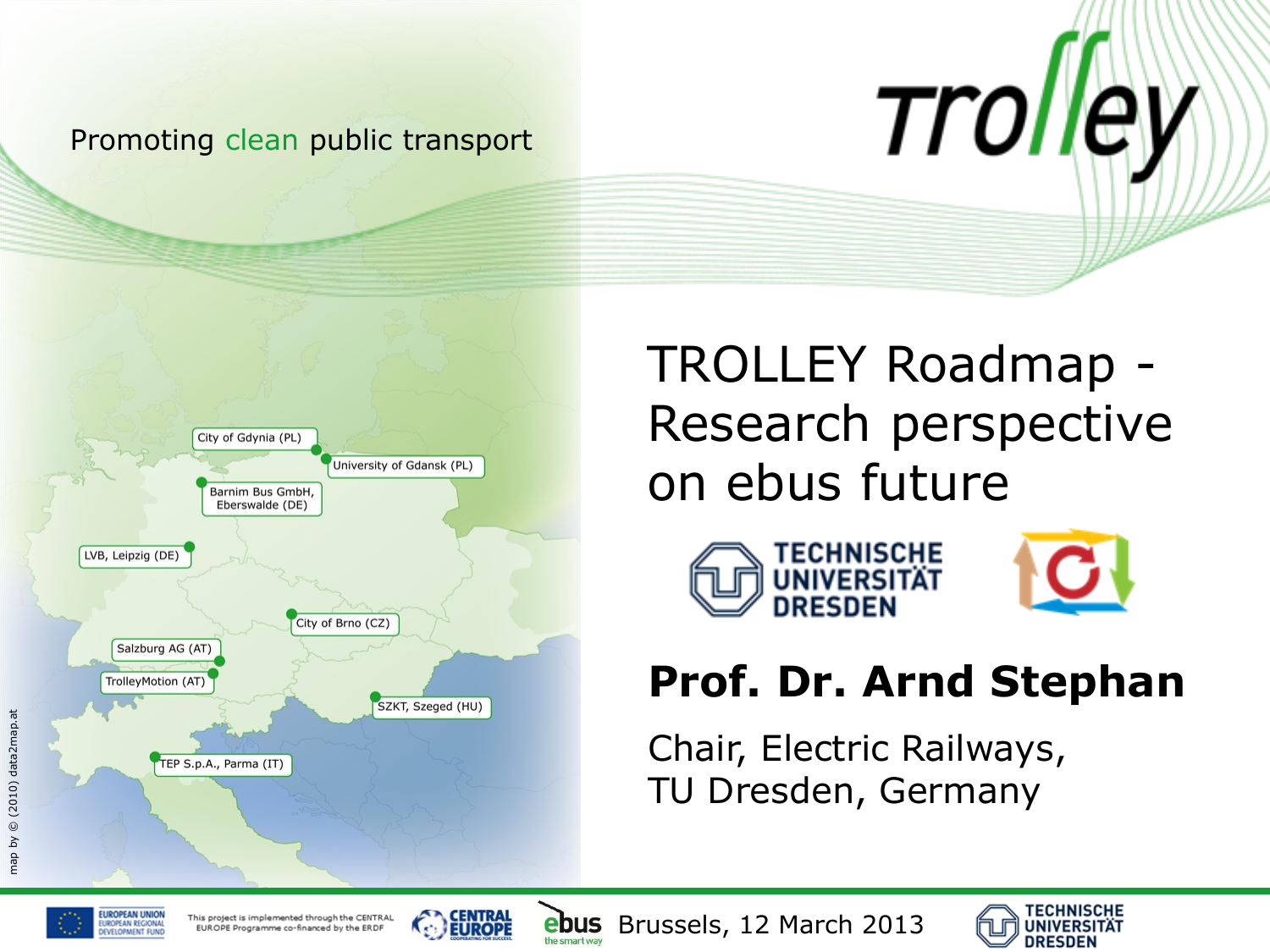



Faculty of Transportation and Traffic Science "Friedrich List", Chair for Electric Railways

### **Chair for Electric Railways**

**Study profile**

#### **Planning and operation of electric traffic systems**

Diploma course **Transportation Engineering**

and additionally for **Electrical Engineering Mechatronics**

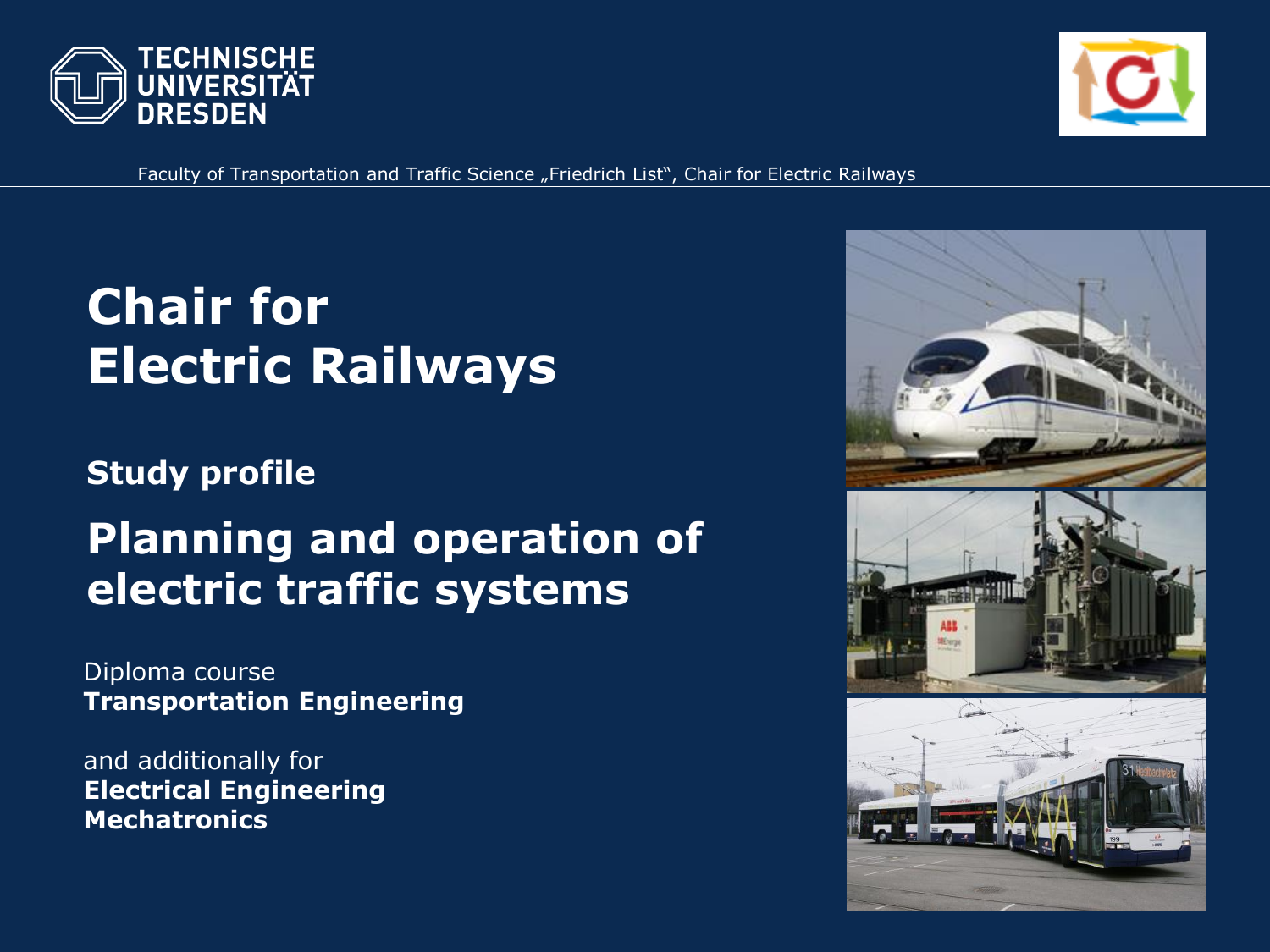

#### ►**Best case for e-mobility: City transport**





► **Powerful** ► Faster Less noisy ► Cleaner









This project is implemented through the CENTRAL EUROPE Programme co-financed by the ERDF



bus

Brussels, 12 March 2013

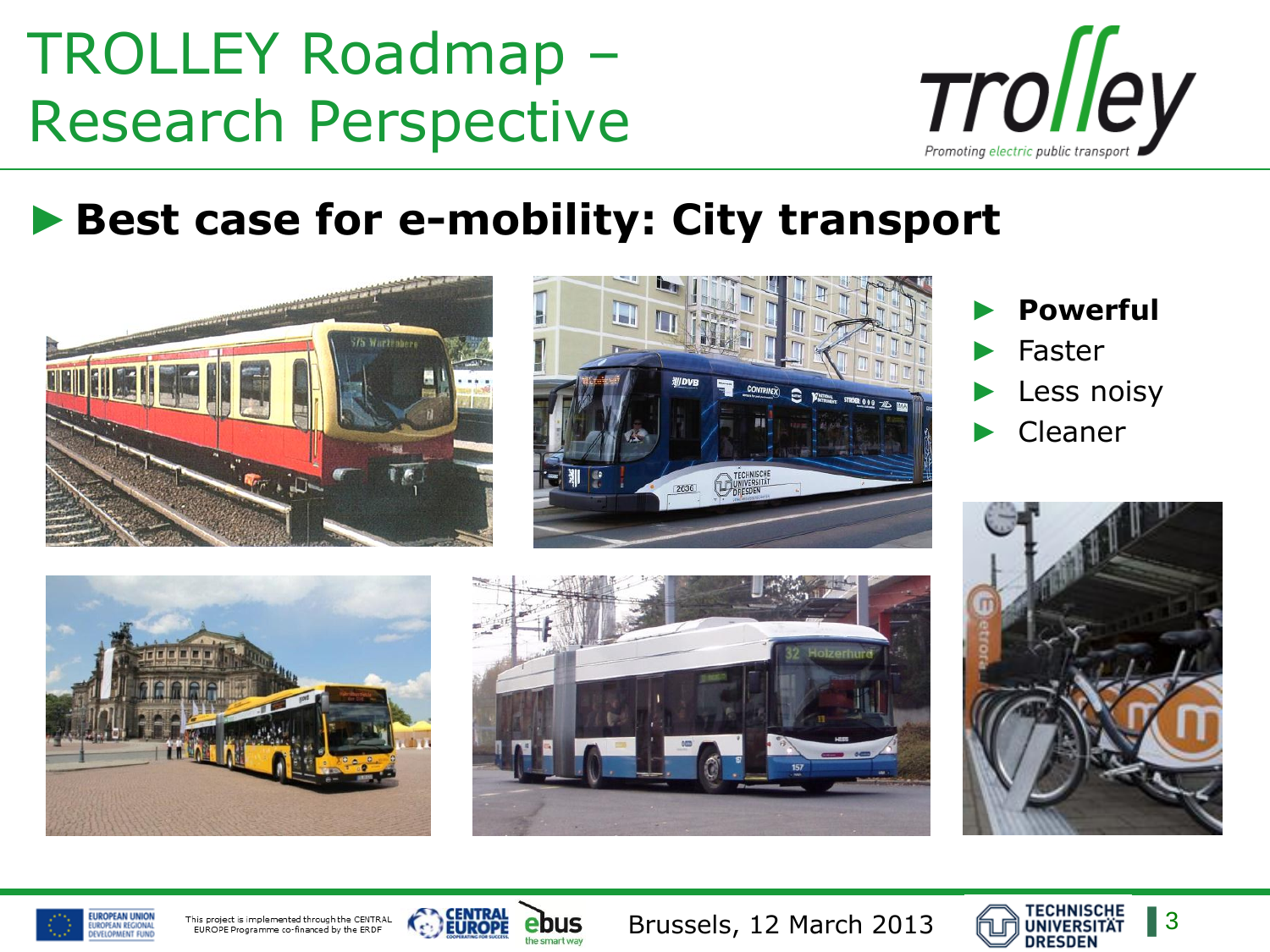

#### ►**Involved stakeholders:**

- ▶ Technical University Dresden, DE
- ►Warsaw School of Economics, PL
- ▶ Metropolitan Research Institute, HU
- ▶ Lviv Polytechnic National University, UA
- ▶ National Energy Conservation Agency, PL
- ▶ Trivector Traffic, SE
- ▶ S2A Consulting, CH





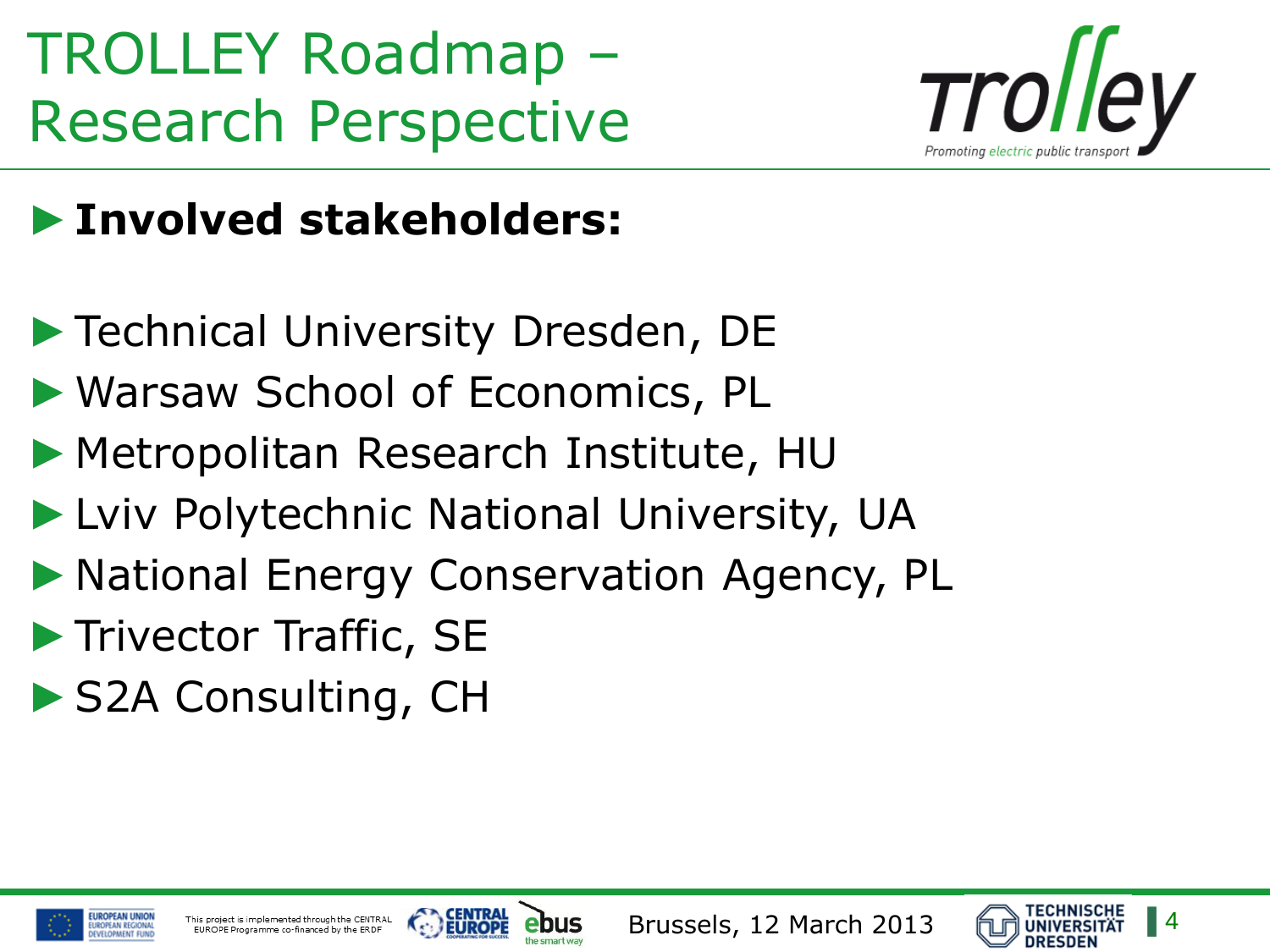

▶ Greatest potential for further development of **propulsion modes for public transport vehicles by 2020/2050?**

- $\blacktriangleright$  **Long-term perspective**  $\rightarrow$  efficiency advantages despite actual technology hypes
- **Product experience** "learning from application"
- ► **Technology results assessment** (we are just in the beginning of e.s.d. technology introduction)
- ► Trolley systems as a **proven bridge technology** for further electrification of public bus transport





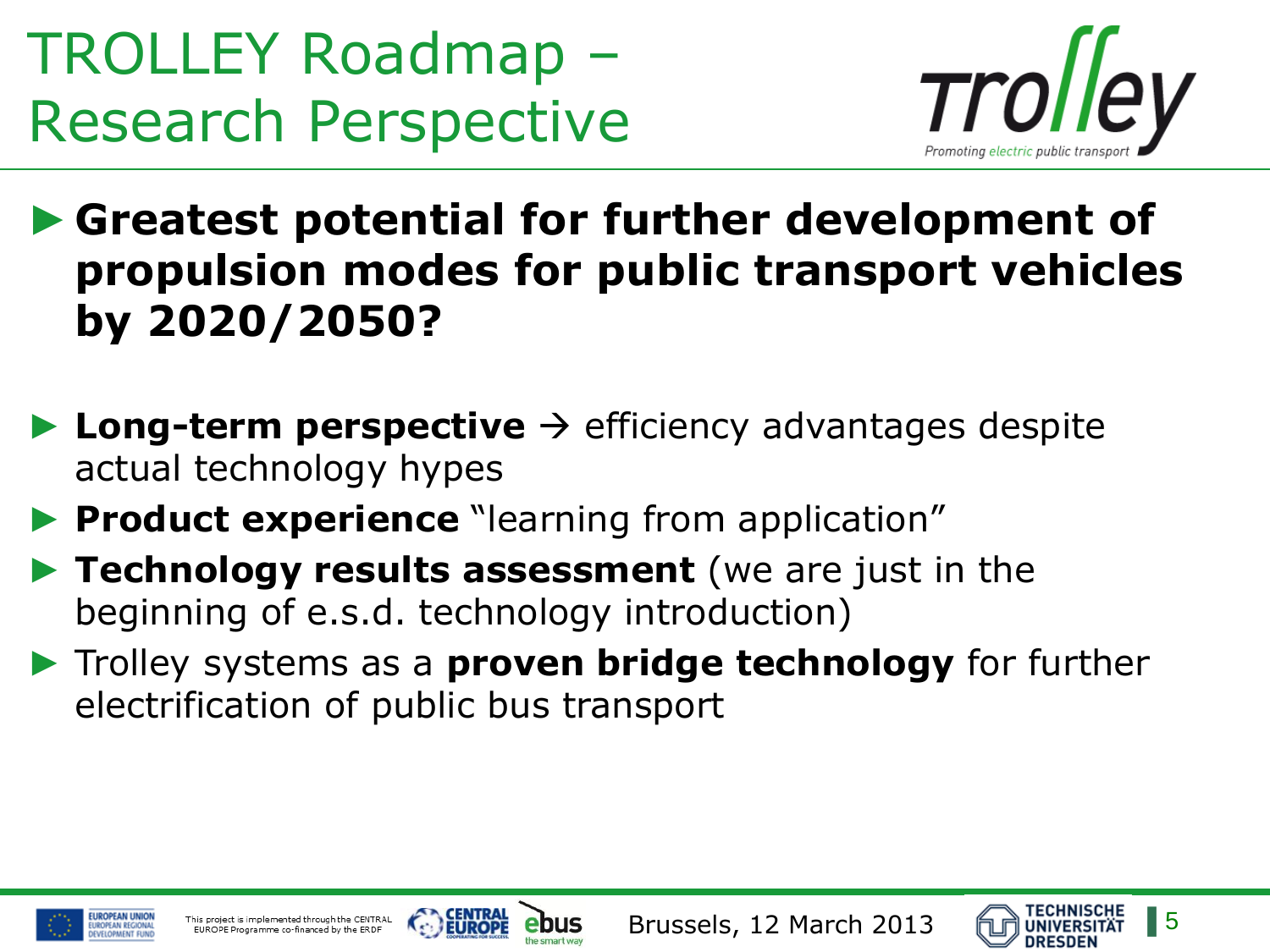

►**Trends and biggest impact on the electrification of urban mobility in EU cities / what political action would be required?**

- ► **Oil price** development
- **Environmental** requirements (pollution, noise)
- Green City efforts
- **Long-term perspective** (congestion charging)
- Promotion of public transport modes vs. individual traffic within green cities





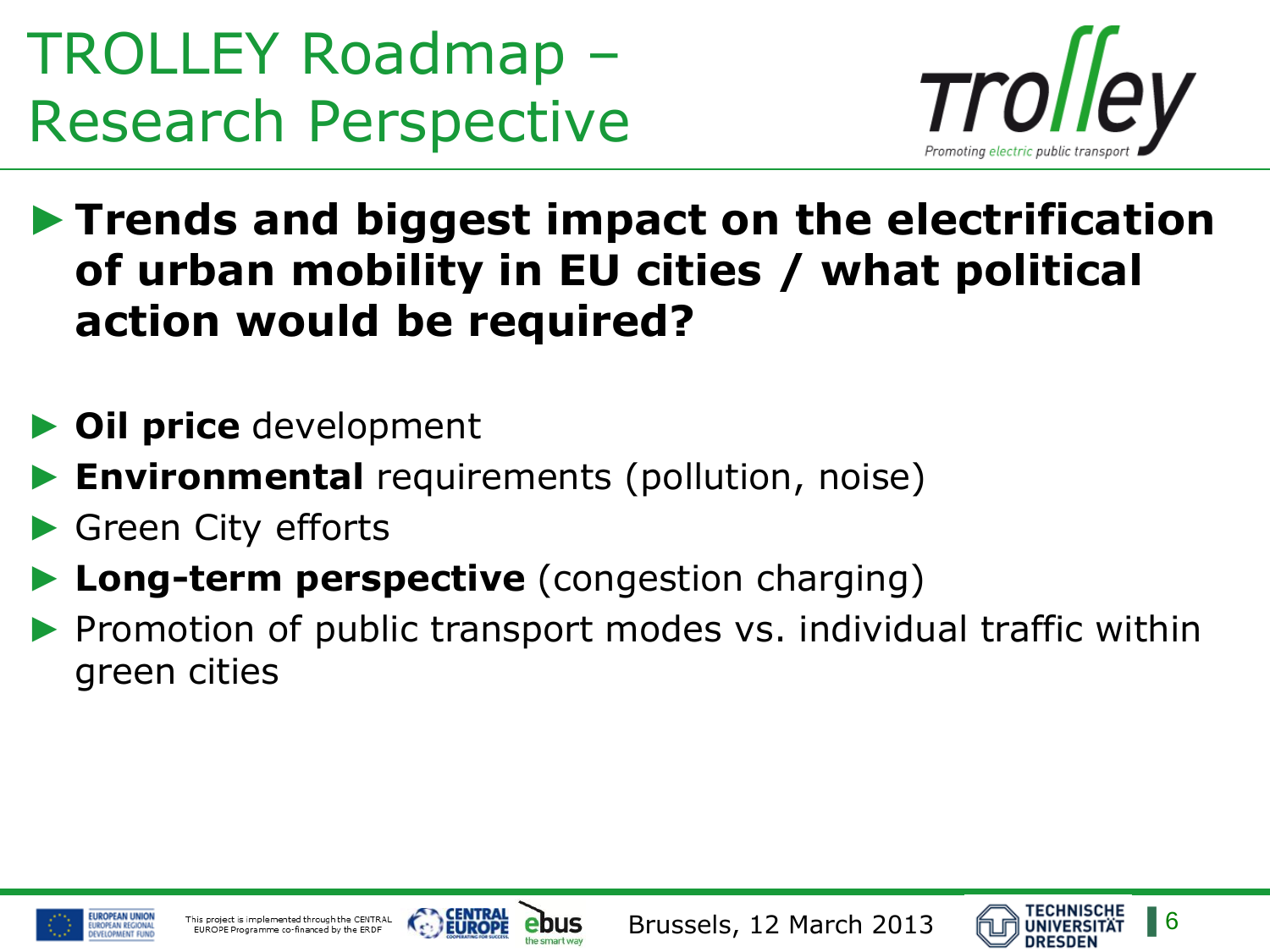

►**Game-changing technologies and scientific challenges for electric public transport in European cities of the next two decades?**

- ► **Long-term perspective**: Research & Development for battery systems, (fast) charging systems and inductive technology  $\rightarrow$ "lessons learned"
- **Integrated urban city and traffic planning**  $\rightarrow$  **not** technology-orientated but user-driven
- ▶ Efficient City traffic requires optimized transportation technology (not vice-versa)
- ► **Interdisciplinary research activities** with integration of EM in Sustainable Urban Mobility Planning (SUMP)





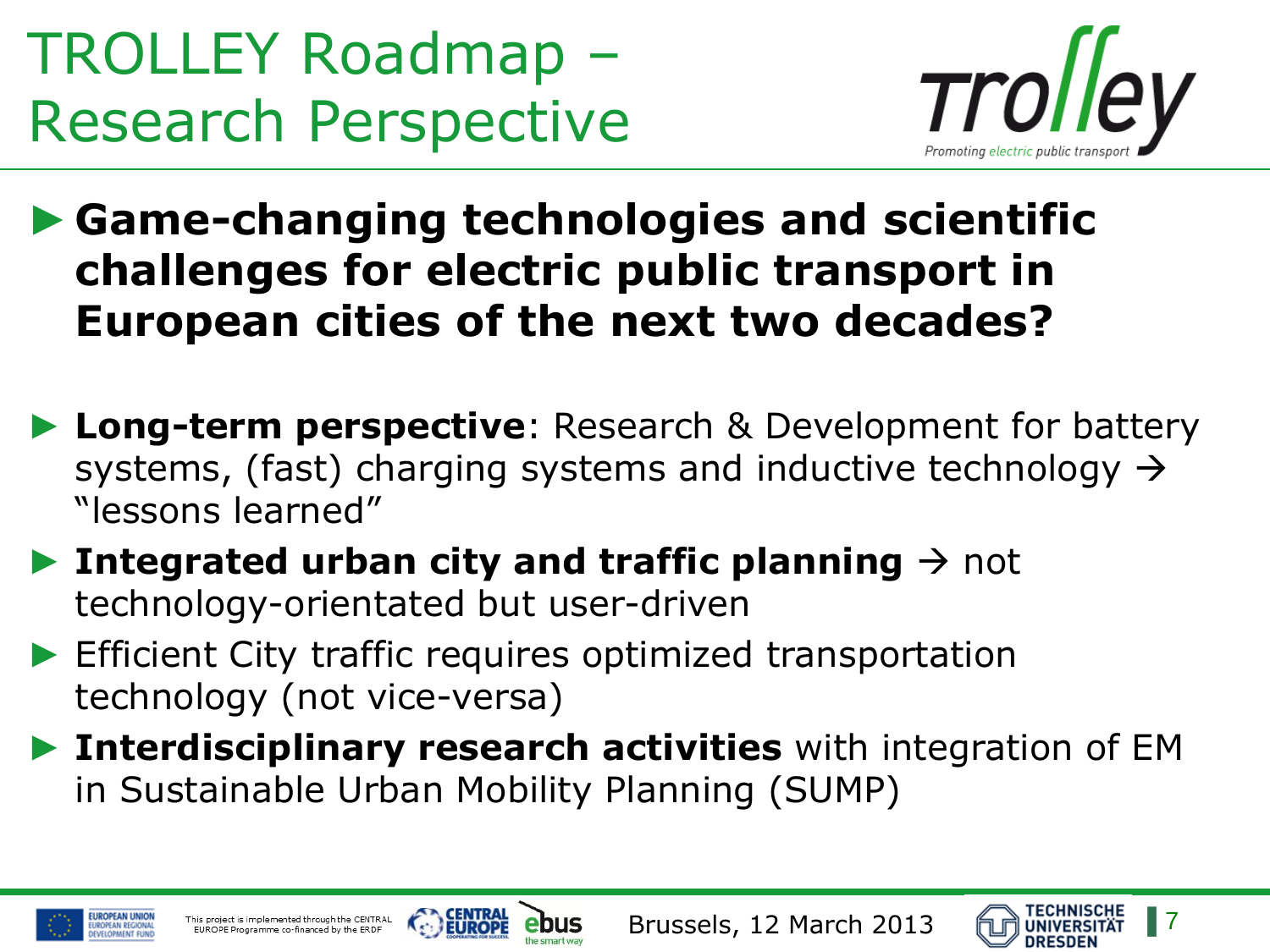

▶ Promising strategies and business models to **boost the introduction of electric public transport in future European smart cities?**

- ► Long-term perspective: **Life-cycle approach** (accompanying research activities necessary for comparability)
- ► **I&C technology** for smart energy management (smart metering, smart grid control, real time information interchange)
- ► **Integrated traffic and energy management**
- ▶ Existing substations as charging stations for other e-vehicles (trolley, tram metro etc. as backbone)





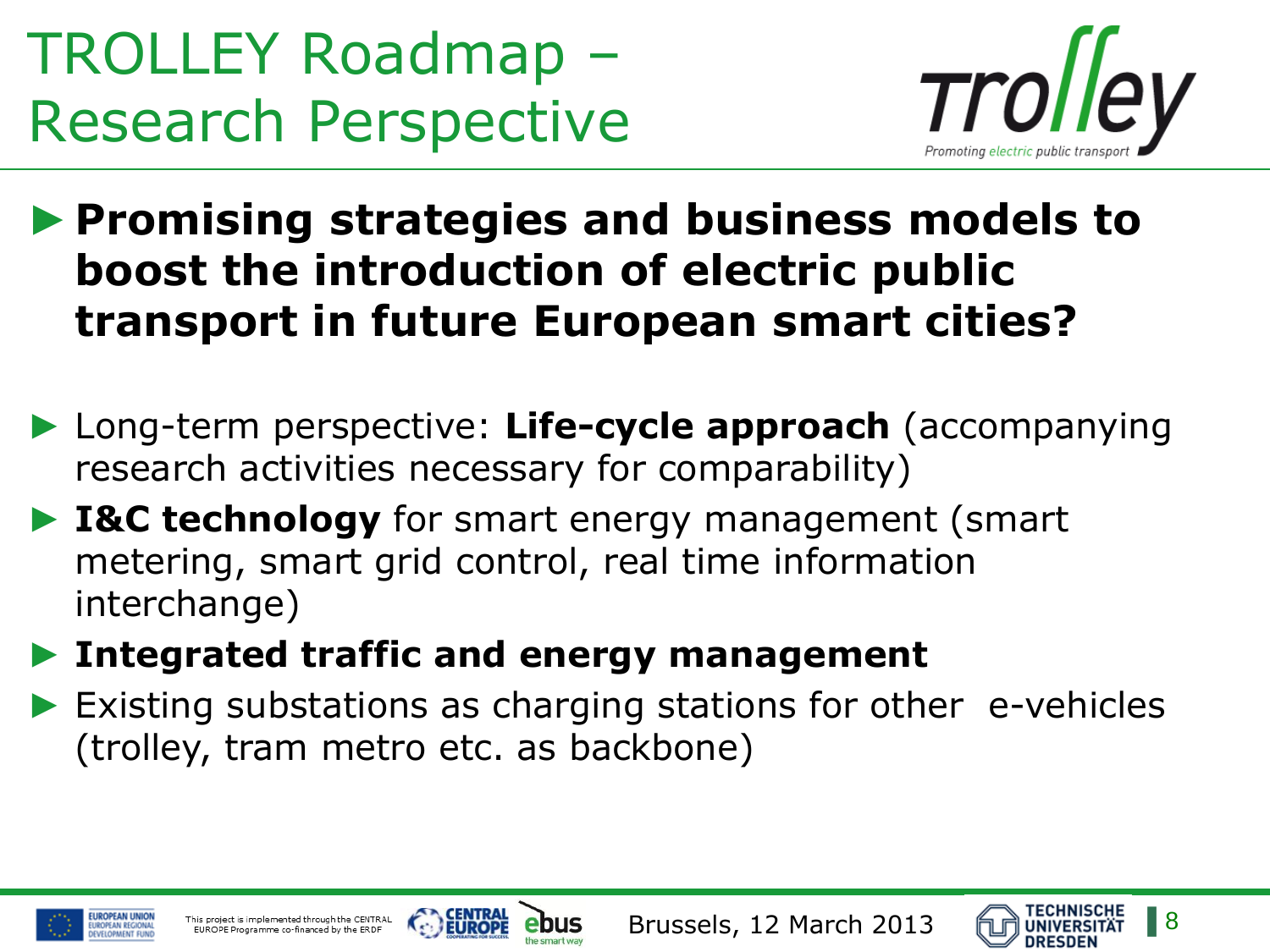

►**Future catenary network for trolleybus systems and auxiliary engines in trolleybuses by 2020/2050?**

- ► **Partial overhead catenary:** with automated wiring technology at travel speed  $\rightarrow$  highly frequented lines remain with catenaries (due to energy efficiency)
- ► **Horizon 2020**: batteries and/or supercaps as well as Diesel technology optimization (esp. East Europe, due to climatic conditions); first examples already existing (TROLLEY Pilot Investment BBG)
- ► **Horizon 2050**: based on battery technology (supercaps only for peak load buffering)





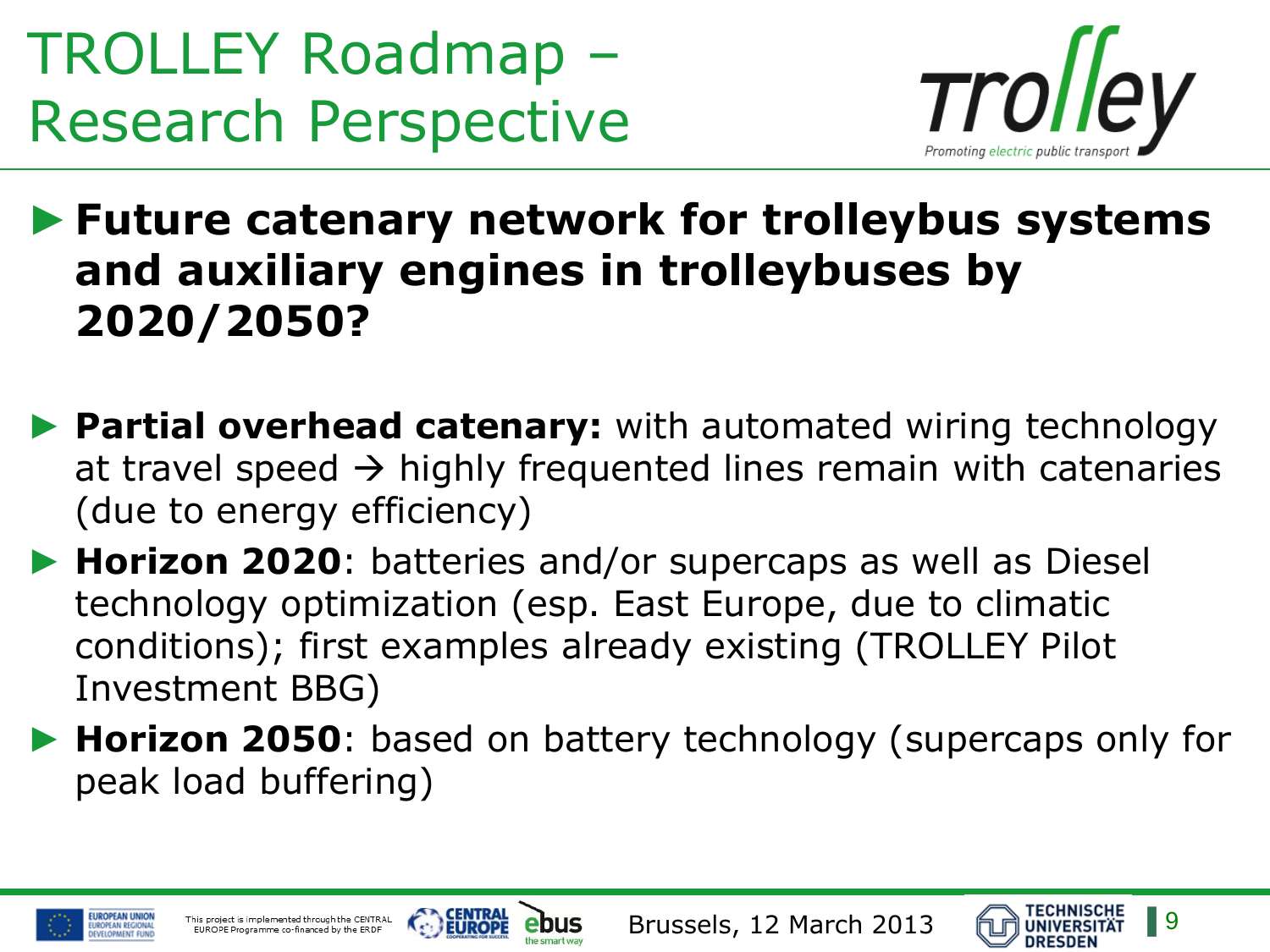

▶ Main factors that increase attractiveness of **trolleybus systems and groundbreaking technologies needed for further development?**

- ▶ Partial catenary networks: supported by automatic wiring and de-wiring (at travel speed); combined overhead and inductive power supply
- ► **Financial instruments**: tax preferences and financing schemes (based on life cycle approach)
- ► Need for **high priority bus lanes/corridors**, especially in bigger cities to increase the capacity of trolleybus systems (integrated SUMP and EM planning)





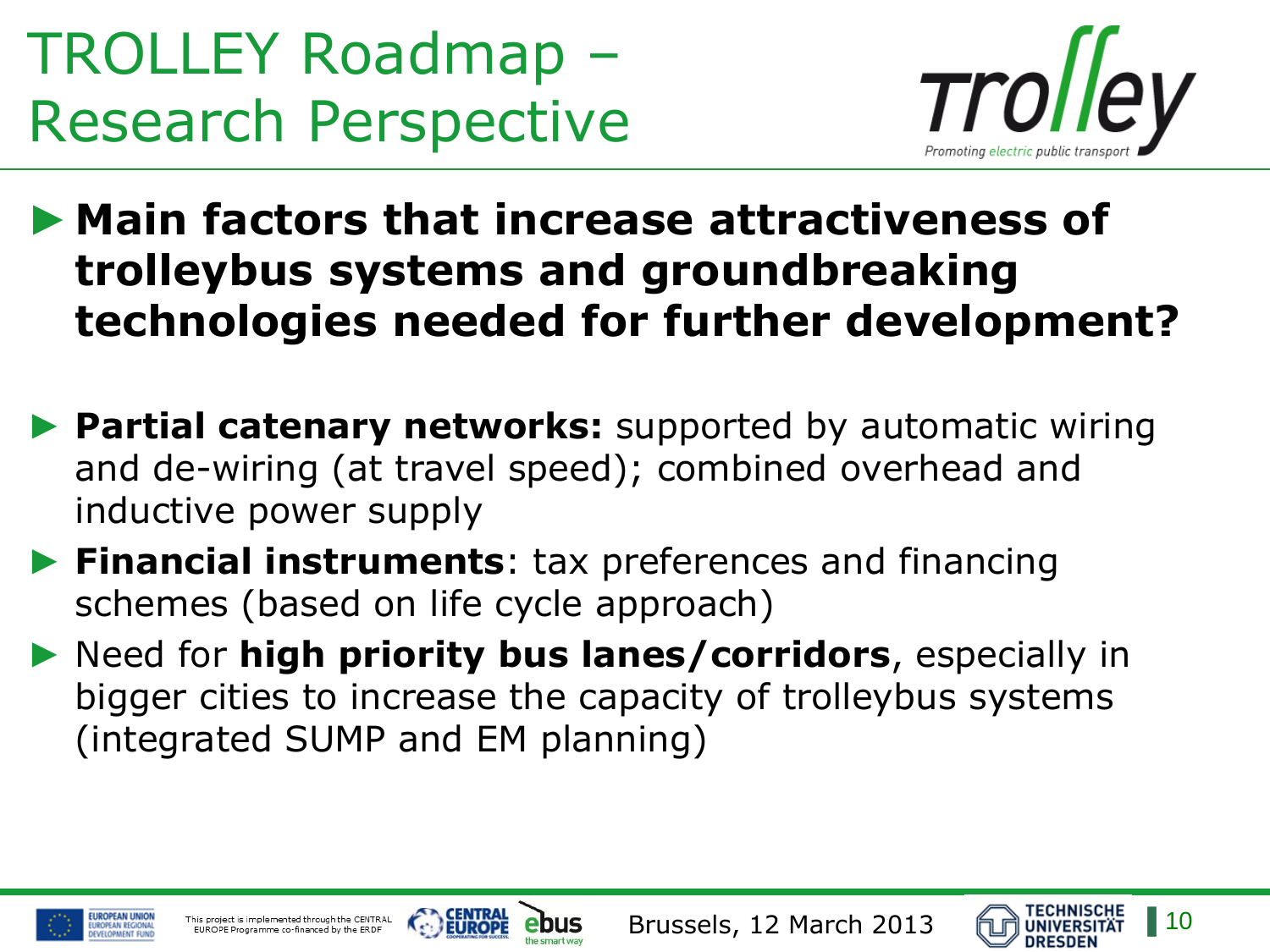

#### ►**The ebus future** - based on best practices:







This project is implemented through the CENTRAL EUROPE Programme co-financed by the ERDF



Brussels, 12 March 2013